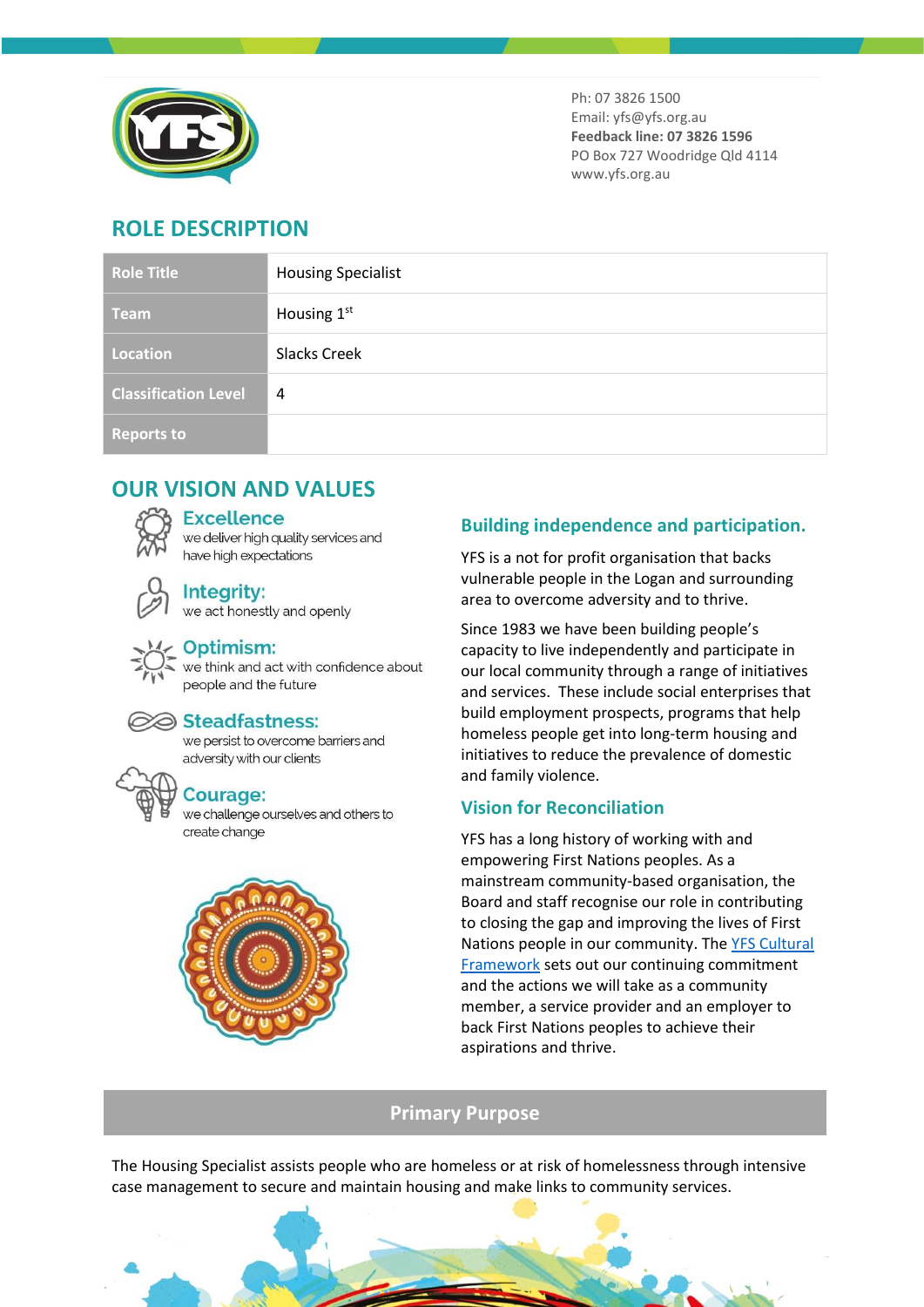## **Key Accountabilities**

#### **Service Delivery**

- Provide purposeful and tailored case managed services working with each client to identify their goals and needs, assess and monitor client progress, and develop and implement practical, strengths-based collaborative interventions; participate in case conferences
- Work with clients to enable them to establish and maintain tenancies
- Maintain current knowledge of the issues contributing to the experience of homelessness (relevant housing legislation, trends in the housing sector and the impact and consequences of cultural differences) and apply this knowledge in developing and delivering client services.

#### **External Relationships**

- Promote YFS Housing 1st. other YFS services and the organisation to external stakeholders
- Liaise with other agencies and services to better address the housing needs of clients and improve the quality of available services
- Build and foster collaborative partnerships with other agencies and stakeholders to provide and maintain effective, accountable services for clients and report on developments
- Build a network of contacts in other relevant organisations and ensure YFS's image and reputation is maintained.

#### **Leadership and Values**

Apply YFS values, ethics, policies and procedures across all work practices. Contribute to the resolution of work-related matters by being honest, approachable and responsive.

#### **Teamwork and Collaboration**

- Contribute to the development of a cohesive team environment by participating in meetings, scheduled activities and team processes. Share information, communicate and present ideas in team meetings
- Work with other team members to implement new and/or adapt existing work methods to improve service delivery. Identify and respond to changing needs of clients and/or YFS
- Collaborates with other work areas in delivering services to clients.

#### **Professional Accountability**

- Plan, manage, schedule own work and monitor progress against agreed plans and outcomes
- Use YFS and partner information and resources accountably in carrying out activities
- Undertake work in accordance with team standards, YFS policies, protocols and procedures, including workplace health and safety, risk management and relevant legislative requirements.

#### **Problem Solving and Decision Making**

Identify and resolve problems, contribute to improving working processes and procedures to improve service delivery to clients.

#### **Administration**

Enter data, maintain records and complete documents in line with YFS document management and record keeping procedures.